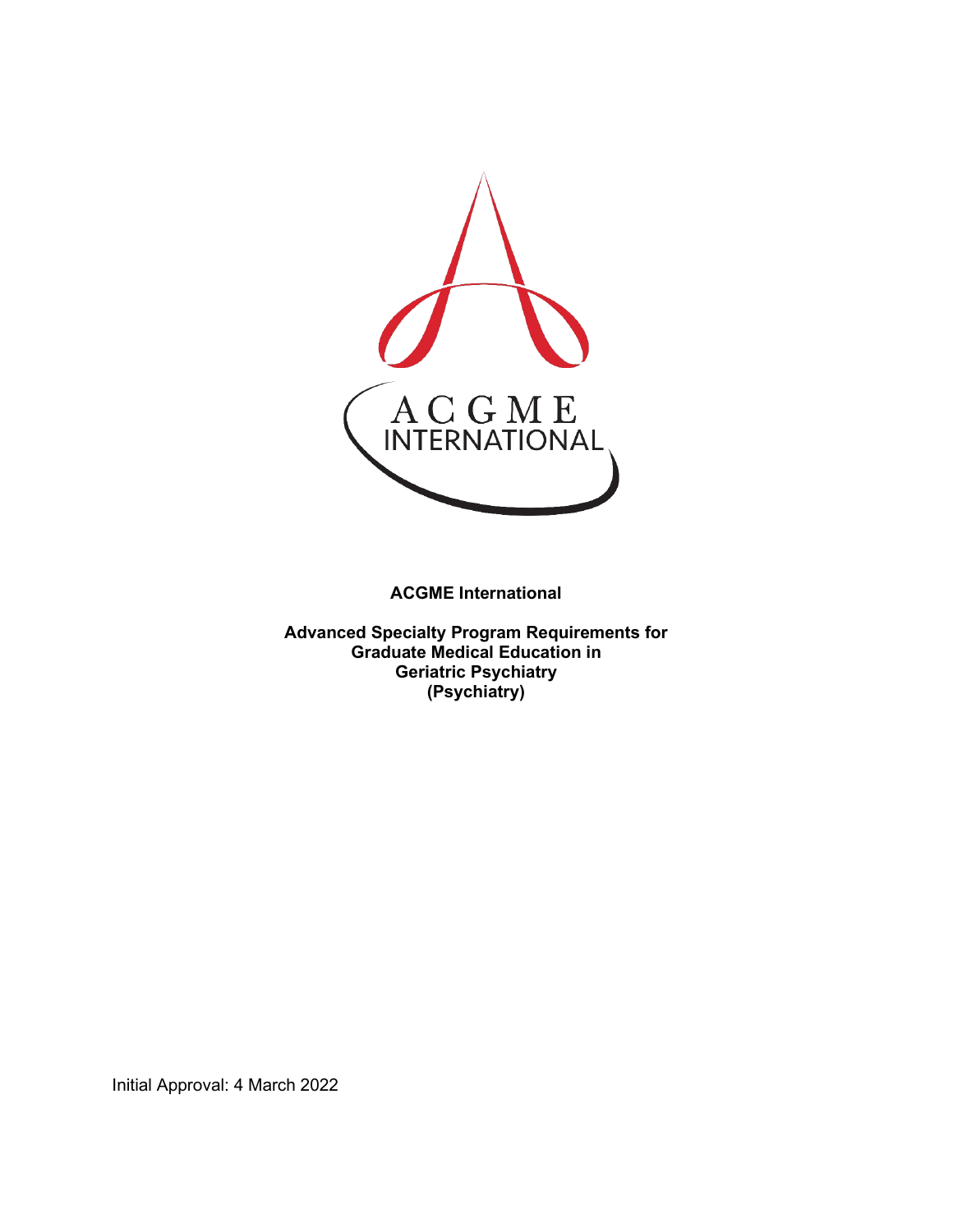## **ACGME International Specialty Program Requirements for Graduate Medical Education in Geriatric Psychiatry (Psychiatry)**

#### **Int. Introduction**

*Background and Intent: Programs must achieve and maintain Foundational accreditation according to the ACGME-I Foundational requirements prior to receiving Advanced Specialty accreditation. The Advanced Specialty requirements noted below complement the ACGME-I Foundational Requirements. For each section, the Advanced Specialty requirements should be considered together with the Foundational requirements.*

## **Int. I. Definition and Scope of the Specialty**

Geriatric psychiatry focuses on prevention, diagnosis, evaluation, and treatment of psychiatric disorders seen in older adult patients. An educational program in geriatric psychiatry must be organized to provide professional knowledge, skills, and opportunities to develop competence through a well-supervised clinical experience.

## **Int. II. Duration of Education**

Int. II.A. The education in geriatric psychiatry must be 12 or 24 months in length.

#### **I. Institution**

## **I.A. Sponsoring Institution**

- I.A.1. The Sponsoring Institution must also sponsor an ACGME-I-accredited program in psychiatry.
- I.A.2. The Sponsoring Institution or one of the participating sites, must sponsor an ACGME-I-accredited program in at least one of the following nonpsychiatric specialties: family medicine; geriatric medicine; internal medicine; neurology; or physical medicine and rehabilitation.

#### **I.B. Participating Sites**

- I.B.1. Each participating site must have a designated site director who is responsible for the day-to-day activities of the program at that site with overall coordination by the program director.
- I.B.2. The number of and distance between participating sites must allow for fellows' full participation in all organized educational aspects of the program.

#### **II. Program Personnel and Resources**

## **II.A. Program Director**

II.A.1. The program director must engage in ongoing clinical activity.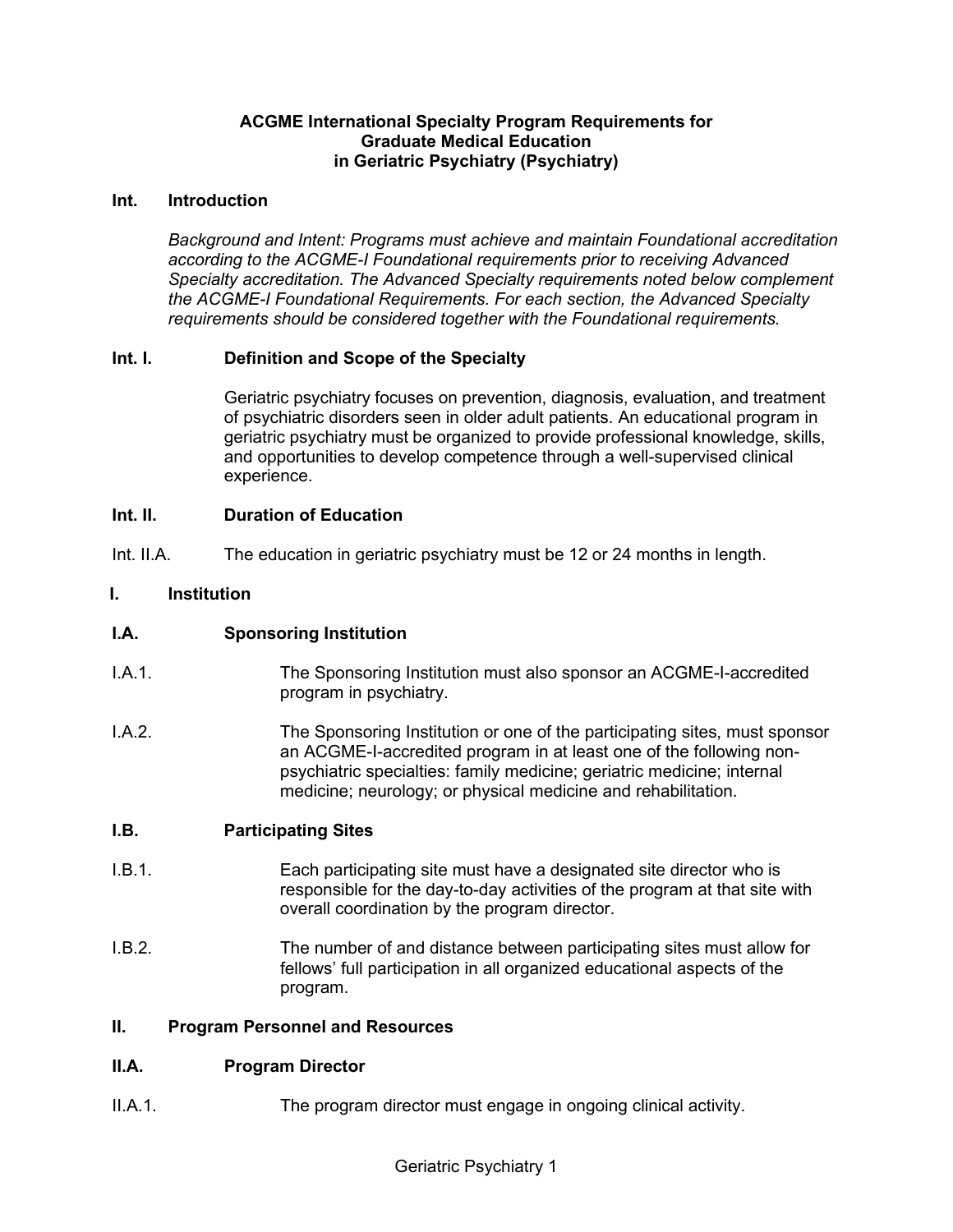# **II.B. Faculty**

II.B.1. In addition to the program director, there must be at least one core faculty member who is certified in the subspecialty or has extensive experience in geriatric psychiatry.

## **II.C. Other Program Personnel**

- II.C.1. There must be a geriatric care team with representatives from related clinical disciplines, including activity or occupational therapy, neuropsychology, pharmacy, physical therapy, psychiatric nursing, psychology, nutrition, and social work.
- II.C.2. Qualified clinicians from disciplines within medicine, including one or more of the following: family medicine; hospice and palliative medicine; internal medicine (including geriatric medicine); neurology; and physical medicine and rehabilitation; should be available for participation on the geriatric care team for consultation.
- II.C.3. Fellows should have access to professionals representing allied disciplines, including ethics, law, and pastoral or spiritual care.

## **II.D. Resources**

- II.D.1. The psychiatry department of the Sponsoring Institution must be part of or affiliated with at least one acute care general hospital.
- II.D.1.a) The acute care hospital must have a full range of services, including an emergency department, diagnostic laboratory and imaging services, intensive care units, medical services, a pathology department, and surgical services.
- II.D.2. There must be one long-term care facility or other discrete long-term care service.
- II.D.2.a) The long-term care facility should be a discrete institution separate from an acute care hospital, or services within an acute care hospital, or services within a home or other residential setting.
- II.D.3. There must be an ambulatory care service that provides care in a multidisciplinary environment.
- II.D.4. Each participating site must provide teaching facilities and office space for use by fellows and faculty members.
- II.D.5. The patient population must span the spectrum of psychiatric diagnoses in late life.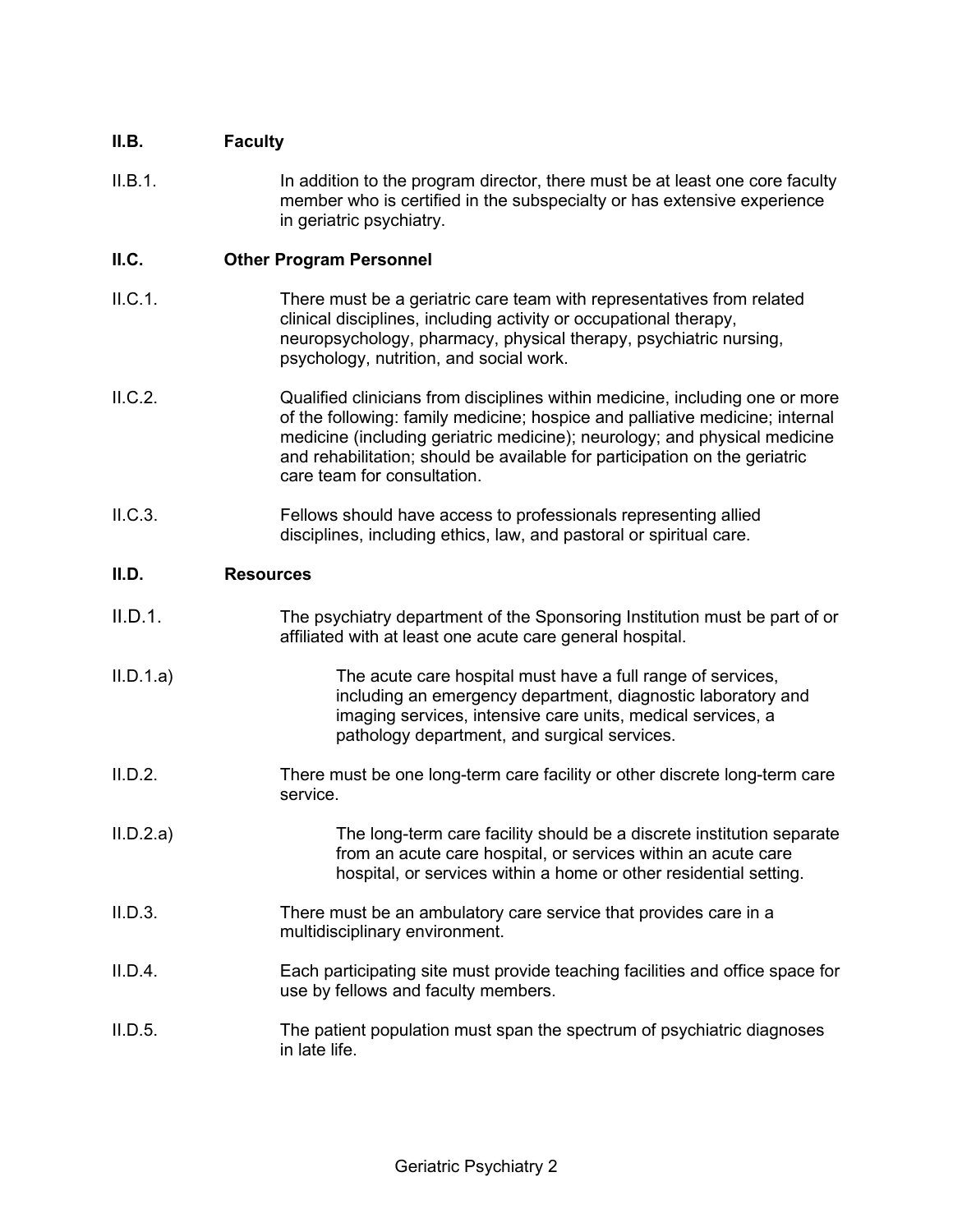II.D.5.a) The patient population must represent the diversity of the population in the country or jurisdiction and include all genders, socioeconomic, educational, and cultural backgrounds.

## **III. Fellow Appointment**

## **III.A. Eligibility Criteria**

III.A.1. Prior to appointment, fellows must have completed an ACGME-I accredited residency in psychiatry, or a psychiatry residency acceptable to the program director and the Sponsoring Institution's Graduate Medical Education Committee.

# **III.B. Number of Fellows**

See International Foundational Requirements, Section III.B.

# **IV. Specialty-Specific Educational Program**

#### **IV.A. ACGME-I Competencies**

| IV.A.1.         | The program must integrate the following ACGME-I Competencies into<br>the curriculum.                                                                                                                                                                                                                                                                                                                                                                                                      |
|-----------------|--------------------------------------------------------------------------------------------------------------------------------------------------------------------------------------------------------------------------------------------------------------------------------------------------------------------------------------------------------------------------------------------------------------------------------------------------------------------------------------------|
| IV.A.1.a)       | Professionalism                                                                                                                                                                                                                                                                                                                                                                                                                                                                            |
| IV.A.1.a)(1)    | Fellows must demonstrate a commitment to<br>professionalism and an adherence to ethical principles.                                                                                                                                                                                                                                                                                                                                                                                        |
| IV.A.1.b)       | <b>Patient Care and Procedural Skills</b>                                                                                                                                                                                                                                                                                                                                                                                                                                                  |
| IV.A.1.b)(1)    | Fellows must provide patient care that is compassionate,<br>appropriate, and effective for the treatment of health<br>problems and the promotion of health. Fellows must<br>demonstrate competence in:                                                                                                                                                                                                                                                                                     |
| IV.A.1.b)(1)(a) | diagnosis and treatment of all major psychiatric<br>disorders seen in elderly patients, including<br>adjustment disorders, affective disorders, anxiety<br>disorders, delirium, dementias/neurocognitive<br>disorders, iatrogenesis, late-onset psychoses,<br>medical presentations of psychiatric disorders,<br>personality disorders, sexual disorders, sleep<br>disorders, substance use-related disorders, and<br>continuation of psychiatric illnesses that began<br>earlier in life; |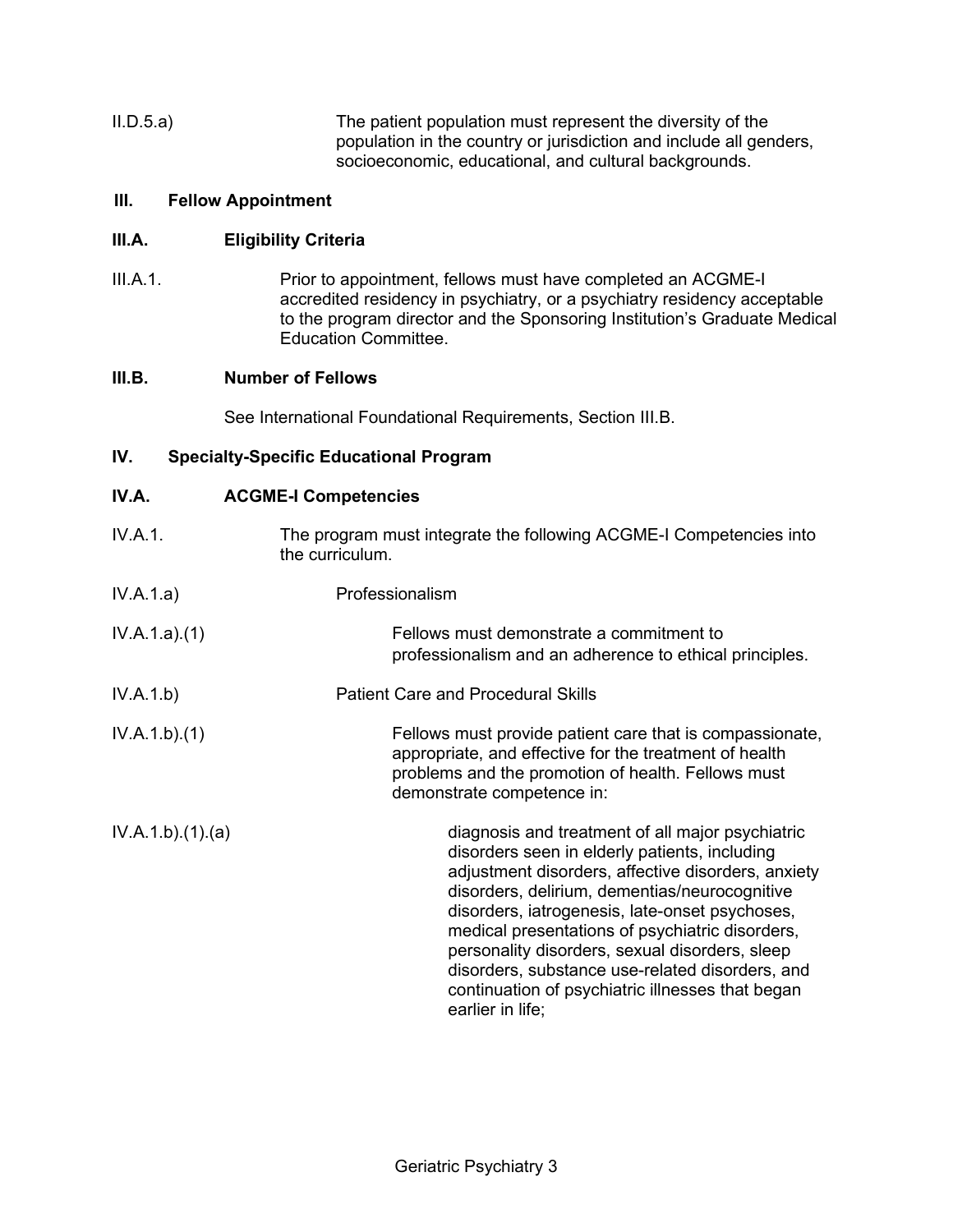| IV.A.1.b)(1)(b)    | performing the mental status examination that<br>takes into account the special needs of elderly<br>patients, including structured cognitive assessment,<br>community and environmental assessment, family<br>and caregiver assessment, medical assessment,<br>and functional assessment;                    |
|--------------------|--------------------------------------------------------------------------------------------------------------------------------------------------------------------------------------------------------------------------------------------------------------------------------------------------------------|
| IV.A.1.b)(1)(c)    | short- and long-term diagnostic and treatment<br>planning by using the appropriate synthesis of<br>clinical findings and historical, as well as current<br>information acquired from the patient and/or<br>relevant others, including family members,<br>caregivers, and/or other health care professionals; |
| IV.A.1.b)(1)(d)    | selection and use of clinical laboratory tests;<br>radiologic and other imaging procedures; and<br>polysomnographic, electrophysiologic, and<br>neuropsychologic tests;                                                                                                                                      |
| IV.A.1.b)(1)(e)    | recognizing and managing psychiatric co-morbid<br>disorders, including dementia/neurocognitive<br>disorders and depression, as well as agitation,<br>wandering, changes in sleep patterns, and<br>aggressiveness;                                                                                            |
| IV.A.1.b)(1)(e)(i) | This must include demonstration of<br>competence in the ongoing monitoring of<br>changes in mental and physical health<br>status and medical regimens.                                                                                                                                                       |
| IV.A.1.b)(1)(f)    | recognizing the stressful impact of psychiatric<br>illness on caregivers, assessing their emotional<br>state and ability to function, and providing guidance<br>and protection to caregivers;                                                                                                                |
| IV.A.1.b)(1)(g)    | recognizing and assessing elder abuse, and<br>providing appropriate interventions; and,                                                                                                                                                                                                                      |
| IV.A.1.b)(1)(h)    | managing the care of elderly patients with<br>emotional or behavioral disorders, using age-<br>appropriate modifications in techniques and goals<br>in applying the various psychotherapies (with<br>individual, group, and family focuses) and<br>behavioral strategies.                                    |
| IV.A.1.c)          | <b>Medical Knowledge</b>                                                                                                                                                                                                                                                                                     |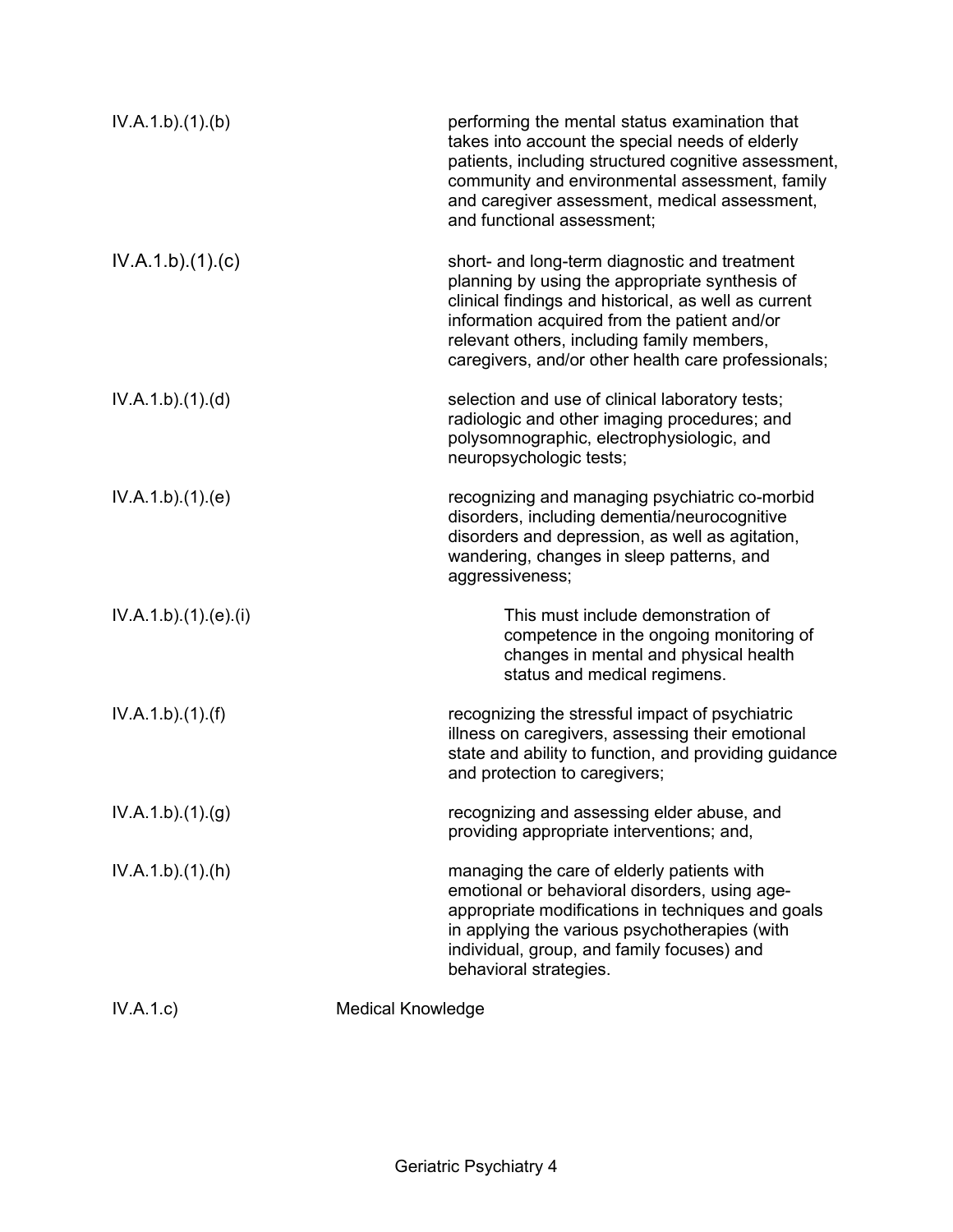| $IV.A.1.c.$ (1)                     | Fellows must demonstrate knowledge of established and<br>evolving biomedical clinical, epidemiological, and social-<br>behavioral sciences, as well as the application of this<br>knowledge to patient care. Fellows must demonstrate<br>competence in their knowledge of the following content<br>and skill areas: |
|-------------------------------------|---------------------------------------------------------------------------------------------------------------------------------------------------------------------------------------------------------------------------------------------------------------------------------------------------------------------|
| $IV.A.1.c$ . $(1).$ $(a)$           | biological and psychosocial aspects of normal<br>aging, psychiatric impact of acute and chronic<br>physical illnesses, and biological and psychosocial<br>aspects of the pathology of primary psychiatric<br>disturbances beginning in or continuing into older<br>age;                                             |
| $IV.A.1.c$ . $(1).$ (b)             | current scientific understanding of aging and<br>longevity, including theories of aging, epidemiology<br>and natural history of aging, and diseases of elderly<br>patients, to include:                                                                                                                             |
| $IV.A.1.c$ ). $(1)$ . $(b)$ . $(i)$ | effects of biologic aging on human<br>physiology with emphasis on altered<br>pharmacokinetics, pharmacodynamics, and<br>sensory acuity in elderly patients;                                                                                                                                                         |
| $IV.A.1.c$ . $(1).$ $(b).$ $(ii)$   | differences and gradations between normal<br>and abnormal age-related changes with<br>particular reference to memory and<br>cognition, affective stability, personality and<br>behavioral patterns, sleep, and sexuality;<br>and,                                                                                   |
| IV.A.1.c).(1).(b).(iii)             | successful and maladaptive responses to<br>stressors frequently encountered in elderly<br>patients, including retirement, death of a<br>spouse, role changes, interpersonal and<br>health status losses, financial difficulties,<br>environmental relocations, and increased<br>dependency.                         |
| $IV.A.1.c$ . $(1).$ $(c)$           | relevance of cultural and ethnic differences, and the<br>special problems of disadvantaged minority groups,<br>as these relate to mental illness in elderly patients;                                                                                                                                               |
| $IV.A.1.c$ . $(1).$ $(d)$           | epidemiology, diagnosis, and treatment of all major<br>psychiatric disorders seen in elderly patients;                                                                                                                                                                                                              |
| IV.A.1.c)(1)(e)                     | the culture and subcultures found in the patient<br>community associated with the educational<br>program, including:                                                                                                                                                                                                |
| $IV.A.1.c$ ). $(1).$ (e). $(i)$     | immigrant populations; and,                                                                                                                                                                                                                                                                                         |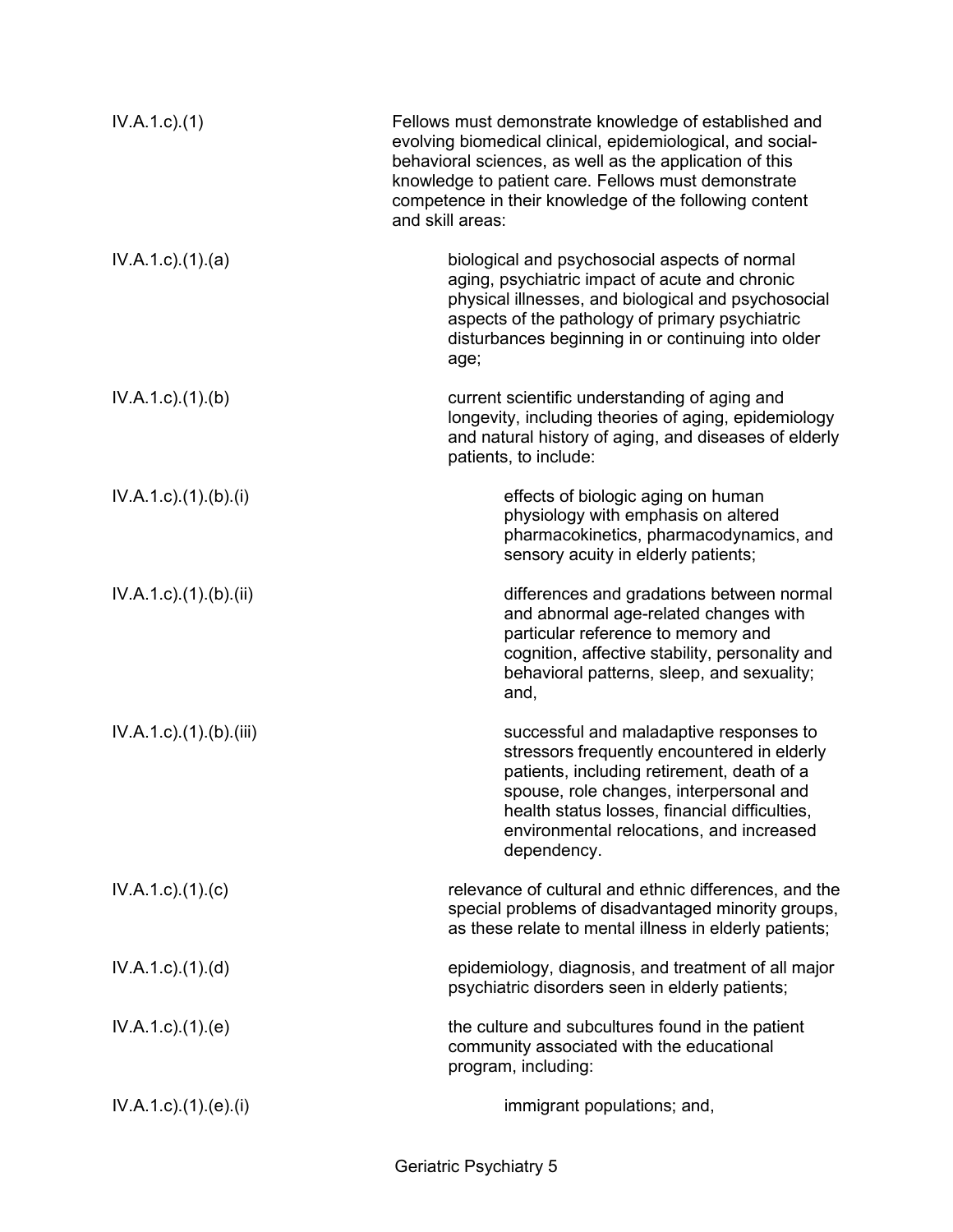| $IV.A.1.c$ ). $(1).$ (e). $(ii)$      | the cultural elements of the relationship<br>between the fellow and the patient including<br>the dynamics of differences in cultural<br>identity, values and preferences, and power.                                                                                      |
|---------------------------------------|---------------------------------------------------------------------------------------------------------------------------------------------------------------------------------------------------------------------------------------------------------------------------|
| $IV.A.1.c$ ). $(1).(f)$               | indications, side effects, and therapeutic limitations<br>of psychoactive drugs and the pharmacologic<br>alterations associated with aging, including:                                                                                                                    |
| $IV.A.1.c$ . $(1).(f).(i)$            | changes in pharmacokinetics,<br>pharmacodynamics, and drug interactions;                                                                                                                                                                                                  |
| $IV.A.1.c$ ). $(1)$ . $(f)$ . $(ii)$  | appropriate medication management and<br>strategies to recognize and correct<br>medication non-compliance; and,                                                                                                                                                           |
| $IV.A.1.c$ ). $(1)$ . $(f)$ . $(iii)$ | the psychiatric manifestations of iatrogenic<br>influences.                                                                                                                                                                                                               |
| $IV.A.1.c$ . $(1).(g)$                | applications and limitations of behavioral<br>therapeutic strategies, and physical restraints;                                                                                                                                                                            |
| $IV.A.1.c$ . $(1).(h)$                | appropriate use and application of<br>electroconvulsive therapy and other non-<br>pharmacological somatic therapies in elderly<br>patients;                                                                                                                               |
| $IV.A.1.c$ ). $(1).$                  | appropriate use of psychodynamic understanding<br>of developmental problems, conflict, and<br>adjustment difficulties in elderly patients which may<br>complicate the clinical presentation and influence<br>the physician-patient relationship or treatment<br>planning; |
| IV.A.1.c)(1)(j)                       | appropriate use of psychotherapies as applied to<br>elderly patients, including individual, group, and<br>family therapies;                                                                                                                                               |
| $IV.A.1.c$ . $(1).$ $(k)$             | psychosocial impact of institutionalization;                                                                                                                                                                                                                              |
| $IV.A.1.c$ . $(1).$                   | family dynamics in the context of aging, including<br>intergenerational issues;                                                                                                                                                                                           |
| $IV.A.1.c$ . $(1).$ $(m)$             | ethical and legal issues especially pertinent to<br>geriatric psychiatry, including:                                                                                                                                                                                      |
| $IV.A.1.c$ ). $(1).$ $(m).$ $(i)$     | advance directives, and informed consent;                                                                                                                                                                                                                                 |
| $IV.A.1.c$ . $(1).$ $(m).$ $(ii)$     | capacity and competence;                                                                                                                                                                                                                                                  |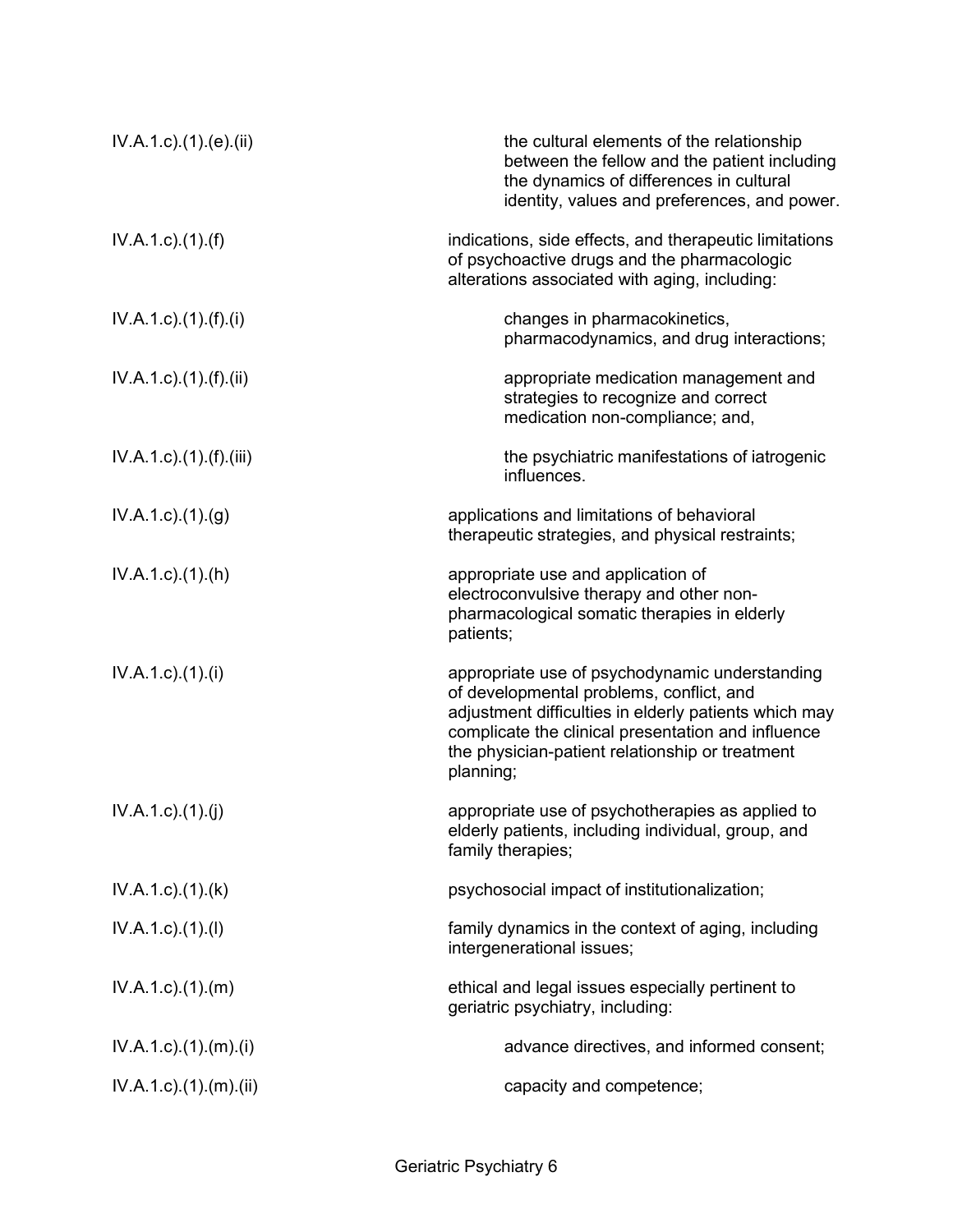| $IV.A.1.c$ . $(1).$ $(m).$ $(iii)$ | elder abuse;                                                                                                                                                                                                                                                                   |
|------------------------------------|--------------------------------------------------------------------------------------------------------------------------------------------------------------------------------------------------------------------------------------------------------------------------------|
| $IV.A.1.c$ . $(1).$ $(m).$ $(iv)$  | guardianship;                                                                                                                                                                                                                                                                  |
| $IV.A.1.c$ . $(1).$ $(m).$ $(v)$   | right to refuse treatment;                                                                                                                                                                                                                                                     |
| $IV.A.1.c$ . $(1).$ $(m).$ $(vi)$  | wills; and,                                                                                                                                                                                                                                                                    |
| $IV.A.1.c$ . $(1).$ (m). $(vii)$   | withholding medical treatments.                                                                                                                                                                                                                                                |
| $IV.A.1.c$ . $(1).$ $(n)$          | current economic aspects of supporting services<br>and practice management including cost<br>containment; and,                                                                                                                                                                 |
| $IV.A.1.c$ . $(1).$ $(o)$          | research methodologies related to geriatric<br>psychiatry, including biostatistics, clinical<br>epidemiology, medical information sciences,<br>decision analysis, critical literature review, and<br>research design (to include cross-sectional and<br>longitudinal methods). |
| IV.A.1.d)                          | Practice-based Learning and Improvement                                                                                                                                                                                                                                        |
| IV.A.1.d.(1)                       | Fellows must demonstrate the ability to investigate and<br>evaluate their care of patients, to appraise and assimilate<br>scientific evidence, and to continuously improve patient<br>care based on constant self-evaluation and lifelong<br>learning.                         |
| IV.A.1.e)                          | Interpersonal and Communication Skills                                                                                                                                                                                                                                         |
| IV.A.1.e. (1)                      | Fellows must demonstrate interpersonal and<br>communication skills that result in the effective exchange<br>of information and collaboration with patients, their<br>families, and health professionals.                                                                       |
| IV.A.1.f)                          | <b>Systems-based Practice</b>                                                                                                                                                                                                                                                  |
| IV.A.1.f)(1)                       | Fellows must demonstrate an awareness of and<br>responsiveness to the larger context and system of health<br>care, including the social determinates of health, as well as<br>the ability to call effectively on other resources in the<br>system to produce optimal care.     |
| IV.B.                              | <b>Regularly Scheduled Educational Activities</b>                                                                                                                                                                                                                              |
| IV.B.1.                            | Fellows must attend at least 70 percent of all required didactic<br>components of the program.                                                                                                                                                                                 |
| IV.B.1.a)                          | Attendance by fellows and faculty members should be<br>documented.                                                                                                                                                                                                             |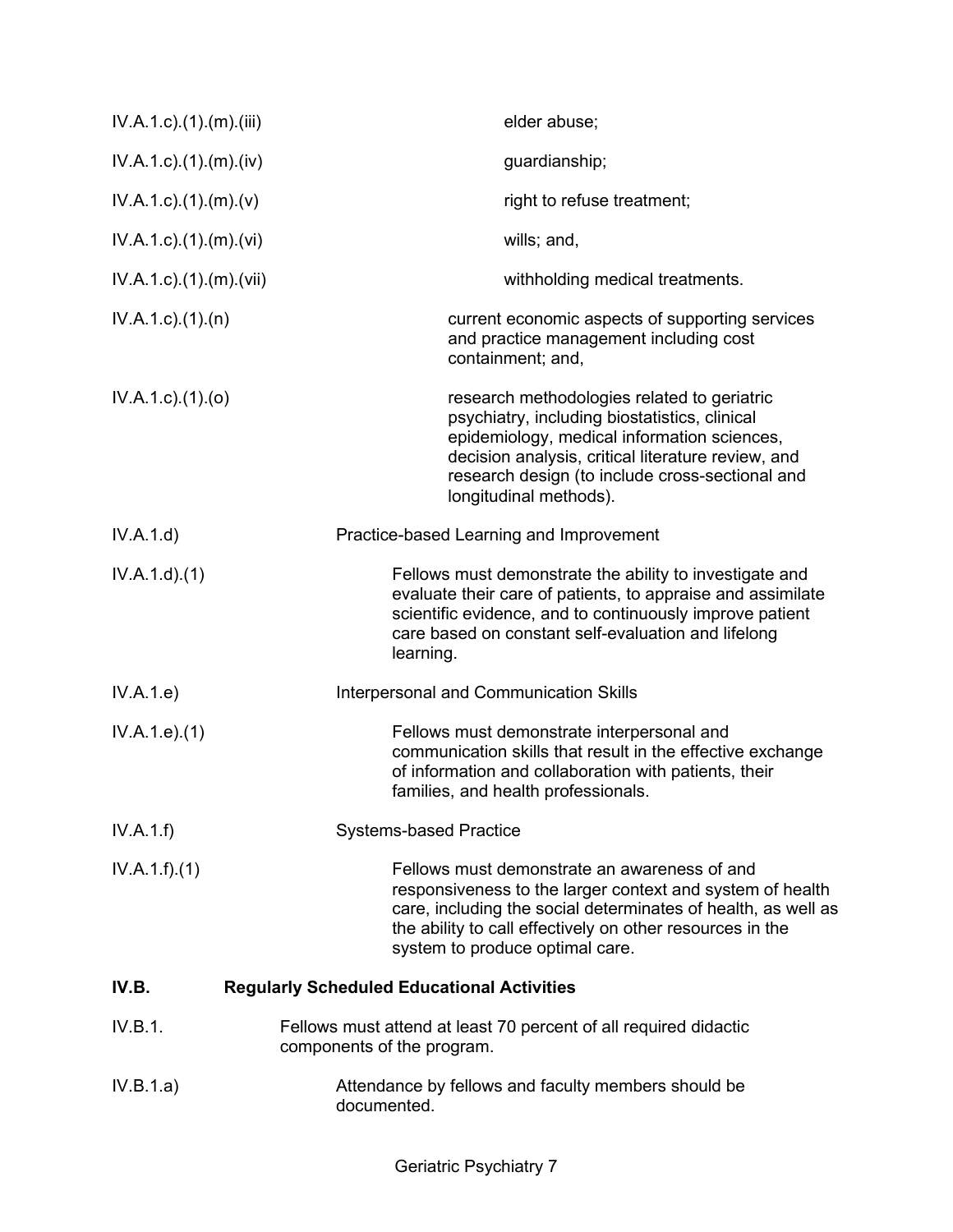| IV.B.2.   | Conferences in geriatric psychiatry, including grand rounds, case<br>conferences, seminars, and journal clubs, should be specifically designed<br>to augment the clinical experiences.                                                                 |
|-----------|--------------------------------------------------------------------------------------------------------------------------------------------------------------------------------------------------------------------------------------------------------|
| IV.C.     | <b>Clinical Experiences</b>                                                                                                                                                                                                                            |
| IV.C.1.   | Fellows must have a longitudinal care experience that allows them to<br>follow and treat patients requiring continuing care.                                                                                                                           |
| IV.C.2.   | Fellows must have clinical experience in:                                                                                                                                                                                                              |
| IV.C.2.a) | geriatric psychopharmacology;                                                                                                                                                                                                                          |
| IV.C.2.b) | electroconvulsive therapy; and,                                                                                                                                                                                                                        |
| IV.C.2.c) | providing individual and group psychotherapies.                                                                                                                                                                                                        |
| IV.C.3.   | Fellows must have patient care experiences as part of an interdisciplinary<br>geriatric care team.                                                                                                                                                     |
| IV.C.4.   | Fellows must have geriatric psychiatry consultation experience.                                                                                                                                                                                        |
| IV.C.4.a) | Consultation experiences should be available on the non-<br>psychiatric services of an acute care hospital.                                                                                                                                            |
| IV.C.4.b) | Experience should include consultation to inpatient, outpatient,<br>and emergency services, as well as in chronic or long-term care<br>facilities.                                                                                                     |
| IV.C.5.   | Fellows should have experiences that enable them to become familiar<br>with the organizational and administrative aspects of home health care<br>services, outreach services, and crisis intervention services in both<br>community and home settings. |
| IV.C.6.   | Each fellow must have a minimum of two hours of faculty preceptorship<br>weekly, one of which must be one-to-one preceptorship and one of which<br>may be group preceptorship.                                                                         |
| IV.D.     | <b>Scholarly Activity</b>                                                                                                                                                                                                                              |
| IV.D.1.   | <b>Fellow Scholarly Activity</b>                                                                                                                                                                                                                       |
| IV.D.1.a) | Fellows must participate in developing new knowledge or<br>evaluating research findings.                                                                                                                                                               |
| IV.D.2.   | <b>Faculty Scholarly Activity</b>                                                                                                                                                                                                                      |
| IV.D.2.a) | Faculty members must participate in scholarly activity appropriate<br>to the subspecialty.                                                                                                                                                             |